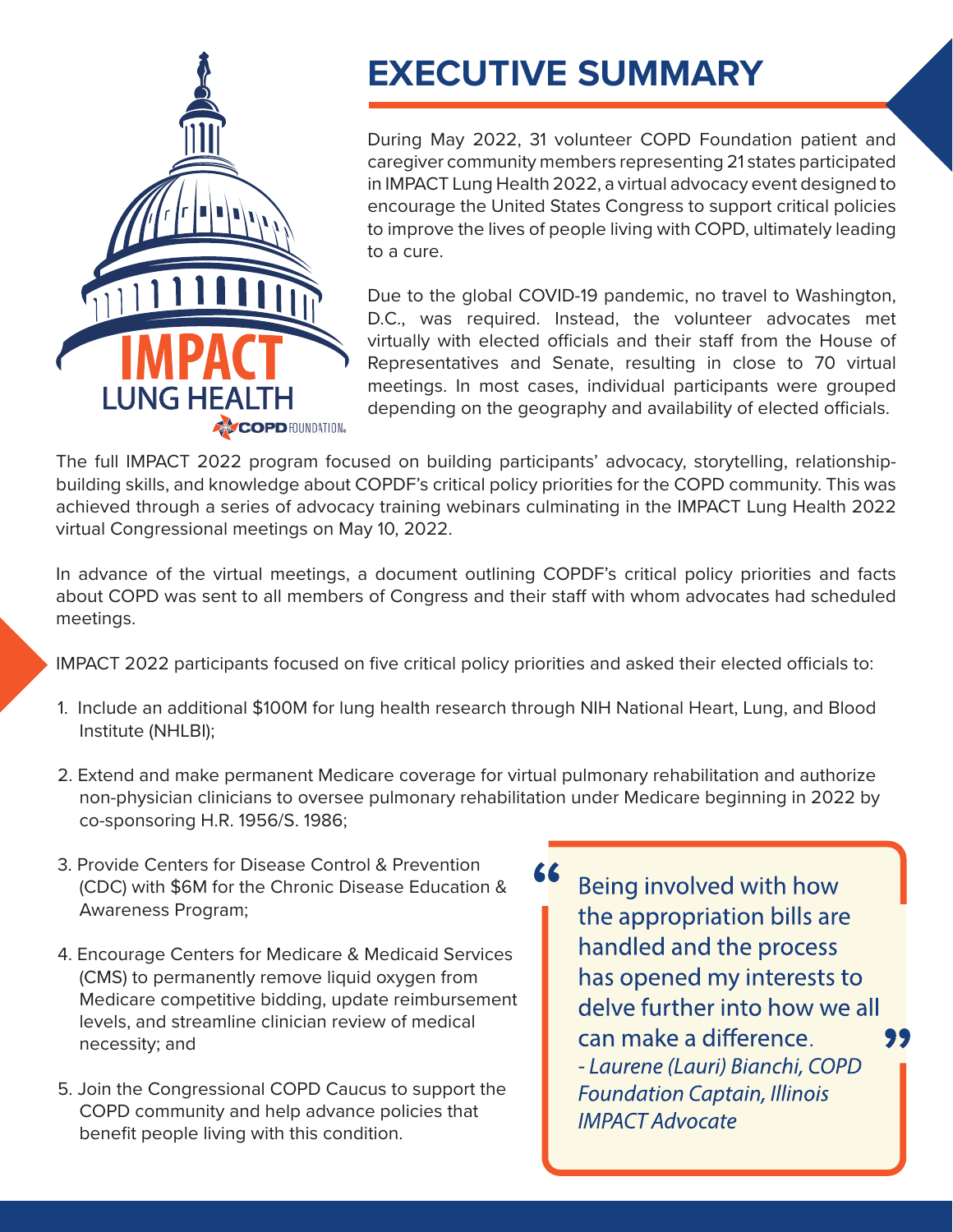Initial feedback indicated participants felt their virtual meetings went well overall, their interactions were positive, and their voices were heard. Interest expressed by elected officials and their staff included potentially joining the COPD Caucus, wanting to learn more about COPD in general, efforts specific to their state, and sharing their connections to individuals impacted by COPD. Because advocacy is such an urgent and sustained process, ongoing relationship-building, identifying opportunities for connecting, and continued dialogue with elected officials and their staff is critical.

> After the program's conclusion, participants were asked to complete a feedback survey from the IMPACT 2022 planning team. Of note:



are







## Because of<br>IMPACT 2022 100%

to participate in more future activities with the

PD FOUNDATION®